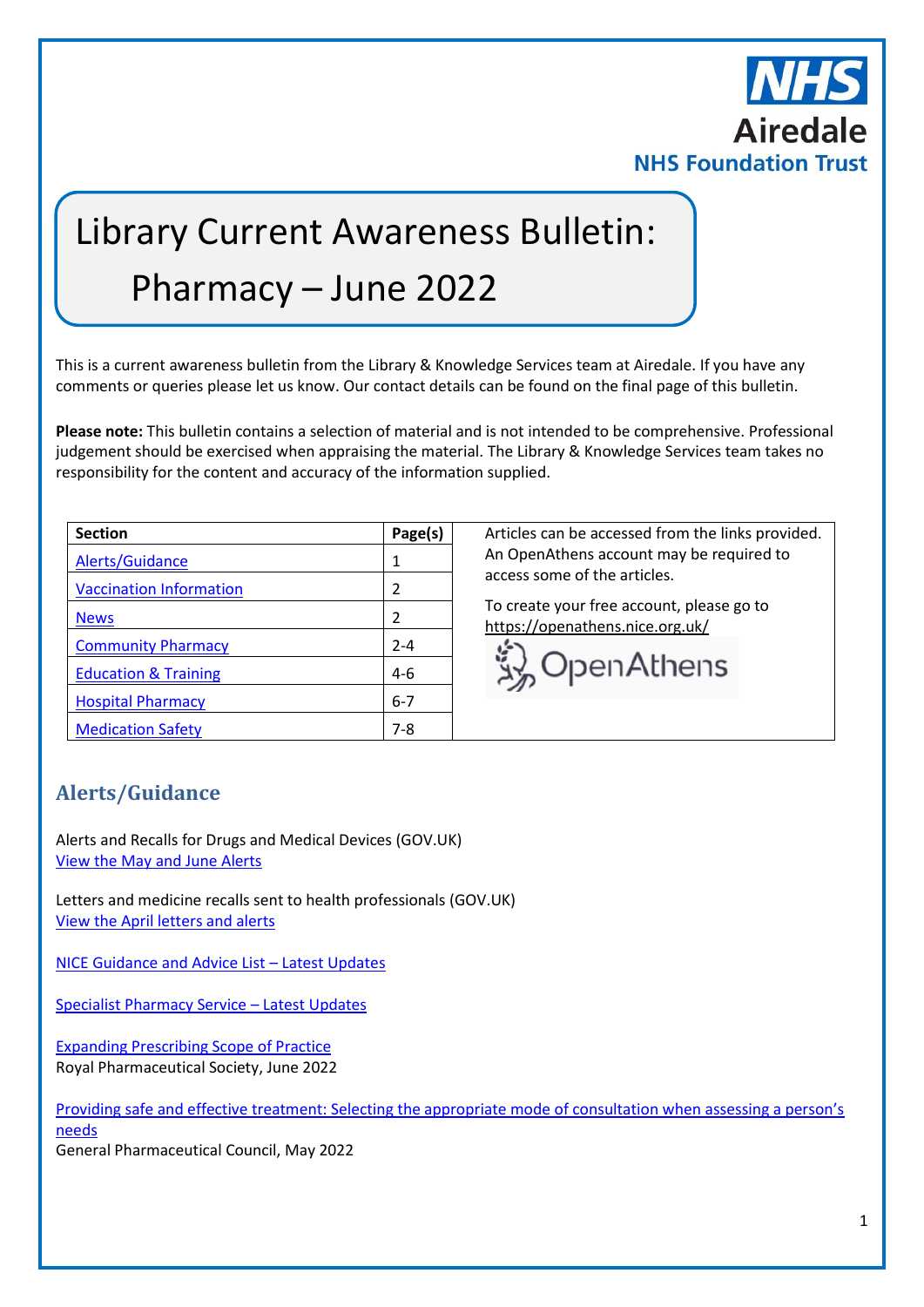# <span id="page-1-0"></span>**Vaccination Information**

[COVID-19 vaccination programme](https://www.england.nhs.uk/coronavirus/covid-19-vaccination-programme/) NHS England

[COVID-19 vaccines and medicines: updates for May](https://www.gov.uk/drug-safety-update/covid-19-vaccines-and-medicines-updates-for-may-2022) 2022 Medicines and Healthcare products Regulatory Agency

[Recommendations for the use of pre and post exposure vaccination during a monkeypox incident.](https://www.gov.uk/government/publications/monkeypox-vaccination) UK Health Security Agency

## <span id="page-1-1"></span>**News**

[BBC News articles on the pharmaceutical industry](https://www.bbc.co.uk/news/topics/cg1lkvgedv8t/pharmaceutical-industry) [Articles published by BBC News on the pharmaceutical industry are collected here.]

[First hospital trust electronic prescription service system due to be approved in June 2022](https://pharmaceutical-journal.com/article/news/first-hospital-trust-electronic-prescription-service-system-due-to-be-approved-in-june-2022) The Pharmaceutical Journal, 17 May 2022

[GPhC Council agrees changes to the requirements for entry to independent prescribing courses](https://www.pharmacyregulation.org/news/gphc-council-agrees-changes-requirements-entry-independent-prescribing-courses-courses) General Pharmaceutical Council, 12 May 2022

[New Pharmacy First service launches in Liverpool](https://www.nationalhealthexecutive.com/articles/nhs-liverpool-pharmacy-first) National Health Executive, 5 May 2022

[NHS lead to investigate pharmacists being given just ten minutes for medication reviews](https://pharmaceutical-journal.com/article/news/nhs-lead-to-investigate-pharmacists-being-given-just-ten-minutes-for-medication-reviews) The Pharmaceutical Journal, 19 May 2022

[Pharmacists must be central to the pharmacogenomics revolution](https://www.rpharms.com/about-us/news/details/pharmacists-must-be-central-to-the-pharmacogenomics-revolution) Royal Pharmaceutical Society, 18 May 2022

[Why are there shortages of HRT and other drugs in the UK?](https://www.bmj.com/content/377/bmj.o1183) BMJ, vol. 377(8338)

# <span id="page-1-2"></span>**Community Pharmacy**

[A Qualitative Systematic Review of Facilitators of and Barriers to Community Pharmacists-Led Anticoagulation](https://libkey.io/libraries/2554/10.1177/10600280211045075)  [Management Service](https://libkey.io/libraries/2554/10.1177/10600280211045075)

Egunsola O., Li J.W., Mastikhina L., Akeju O., Dowsett L.E. and Clement F. *The Annals of Pharmacotherapy*, vol. 56(6) pp. 704-715 June 2022

[**Objective**: To identify the facilitators of and barriers to the implementation of Community Pharmacists-Led Anticoagulation Management Services (CPAMS). **Data Sources**: MEDLINE, EMBASE, CINAHL, Cochrane Database of Systematic Reviews, and Cochrane CENTRAL Register of Controlled Trials were searched from inception until August 20, 2021. **Study Selection and Data Extraction**: All abstracts proceeded to full-text review, which was completed by 2 reviewers. Data extraction was completed by a single reviewer and verified. Analysis was completed using best-fit framework synthesis. **Data Synthesis**: A total of 17 articles reporting on CPAMS from 6 jurisdictions were included: 2 Canadian provincial programs (Nova Scotia, Alberta), a national program (New Zealand), and 3 cities in the United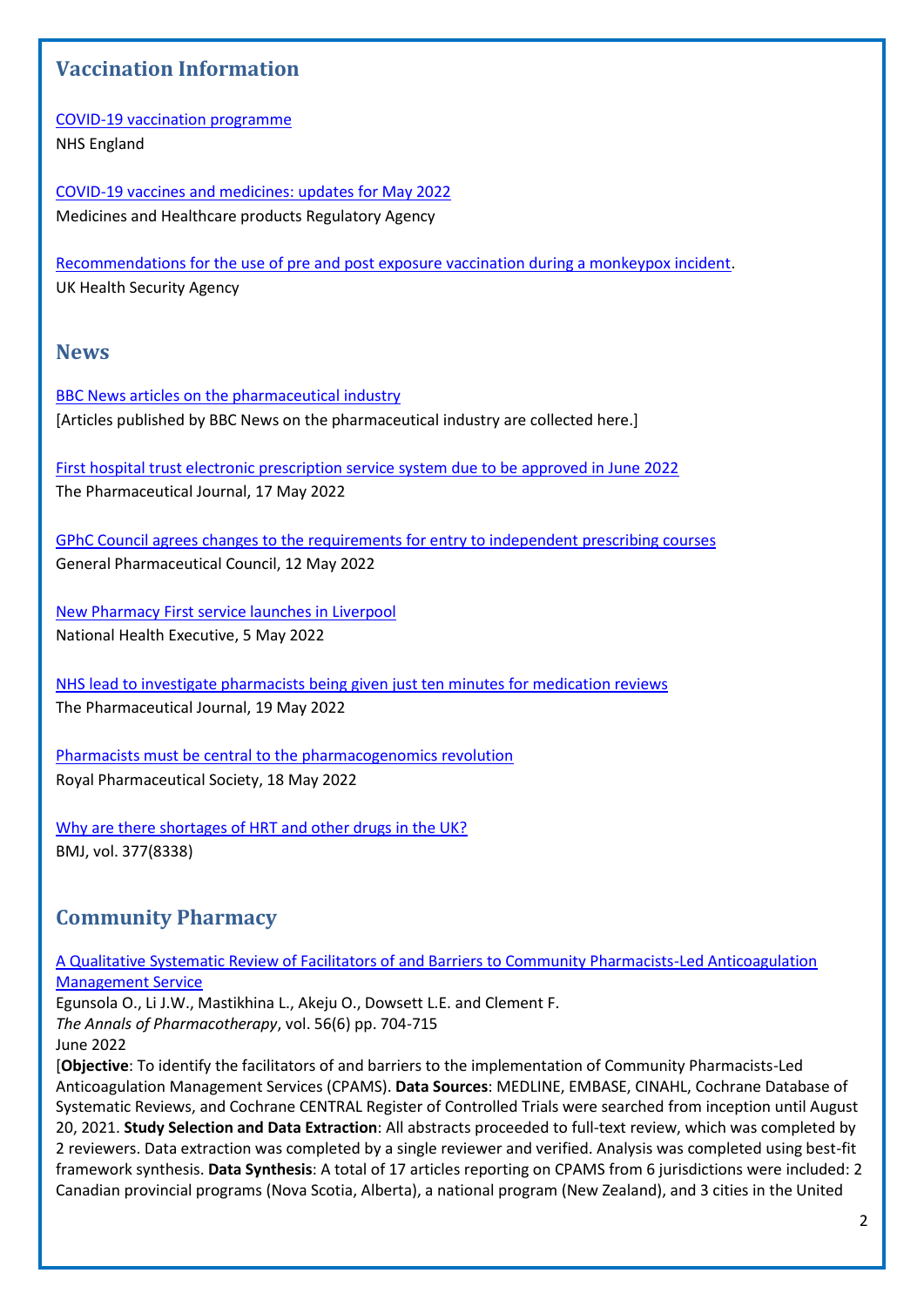Kingdom (Whittington and Brighton and Hove) and Australia (Sydney). Facilitators of CPAMS included convenience for patients, accessibility for patients, professional satisfaction for pharmacists, increased efficiency in anticoagulation management, improved outcomes, enhanced collaboration, and scalability. Barriers included perceived poor quality of care by patients, resistance by general practitioners, organizational limits, capping of the number of eligible patients, and cost. **Relevance to Patient Care and Clinical Practice**: The barriers and facilitators identified in this review will inform health policy makers on the implementation and improvement of CPAMS for patients and health care practitioners. **Conclusion and Relevance**: CPAMS has been implemented in 6 jurisdictions across 4 countries, with reported benefits and challenges. The programs were structurally similar in most jurisdictions, with minor variations in implementation. New anticoagulation management programs should consider adapting existing frameworks to local needs.]

### [Real-World Impact of Transferring the Dispensing of Hospital-Only Medicines to Community Pharmacies During the](https://www.sciencedirect.com/science/article/pii/S1098301522001462)  [COVID-19 Pandemic.](https://www.sciencedirect.com/science/article/pii/S1098301522001462)

Murteira R., Romano S., Teixeira I., Bulhosa C., Sousa S., Conceição M.I., Fonseca-Silva A., and Martins H. *Value in Health: the journal of the International Society for Pharmacoeconomics and Outcomes Research* April 2022

[**Objectives**: In Portugal, the dispensing of most outpatient specialty medicines is performed exclusively through hospital pharmacies and totally financed by the National Health Service. During the COVID-19 first wave, the government allowed the transfer of the dispensing of hospital-only medicines (HOMs) to community pharmacies (CPs). This study aimed to measure the value generated by the intervention of CP in the dispensing of HOM. **Methods**: A single-arm, before-and-after study with 3-month follow-up was conducted enrolling a randomly selected sample of patients or caregivers with at least 1 dispensation of HOM through CP. Data were collected by telephone interview. Main outcomes were patients' self-reported adherence (Measure Treatment Adherence), health-related quality of life (EQ-5D 3-Level), satisfaction with the service, and costs related to HOM access. **Results**: Overall 603 subjects were recruited to participate in the study (males 50.6%) with mean 55 years old (SD = 16). The already high mean adherence score to therapy improved significantly (P < .0001), and no statistically significant change (P > .5757) was found in the mean EQ-5D score between baseline ( $0.7 \pm 0.3$ ) and 3-month follow-up ( $0.8 \pm 0.3$ ). Annual savings account for €262.1/person, arising from travel expenses and absenteeism reduction. Participants reported a significant increase in satisfaction levels in all evaluated domains-pharmacist's availability, opening hours, waiting time, privacy conditions, and overall experience. **Conclusions**: Changing the dispense setting to CP may promote better access and satisfaction. Moreover, it ensures the persistence of treatments, promotes savings for citizens, and reduces the burden of healthcare services, representing a crucial public health measure.]

#### [The frequency and nature of prescribing problems by general practitioners in training \(REVISiT\).](https://bjgpopen.org/content/early/2022/05/05/BJGPO.2021.0231)

Salema N.E., Bell B., Marsden K., Gookey G., Swanwick G., Bassi M., Mehta R., Silcock N., Avery A.J., and Knox R. *BJGP Open*

### May 2022

[**Background**: Prescribing errors can cause significant morbidity and occur in about 5% of prescriptions in English general practices. **Aim**: Our aim was to describe the frequency and nature of prescribing problems in a cohort of GPs in training to determine whether they need additional prescribing support. **Design & Setting**: A primary care pharmacist undertook a retrospective review of prescriptions issued between 09/10/2014 and 11/03/2015 by ten GPs in their final year of training from ten practices in England. **Method**: Pre-existing standards, and expert panel discussion, were used to classify the appropriateness of prescribing. Data were imported into STATA Version 13 to perform descriptive analysis. An individualised report highlighting prescribing errors, suboptimal prescribing, and areas of good practice identified during the review was shared with the GPs in training and their trainers. This report was used to guide discussions during the GP in training's feedback session. **Results**: A total of 1028 prescription items were reviewed from 643 consultations performed by ten GPs in training. There were 92 prescribing errors (8.9%) and 360 episodes of suboptimal prescribing (35.0%). The most common types of error concerned medication dosages (n=30, 32.6% of errors). **Conclusion**: Personalised review of prescribing revealed an error rate higher than recorded in a previous similar study mainly comprising GPs who had completed postgraduate training, and a substantially higher rate of suboptimal prescribing. A larger intervention study is now required to evaluate the effectiveness of receiving a personalised review of prescribing, and to assess its impact on patient safety.]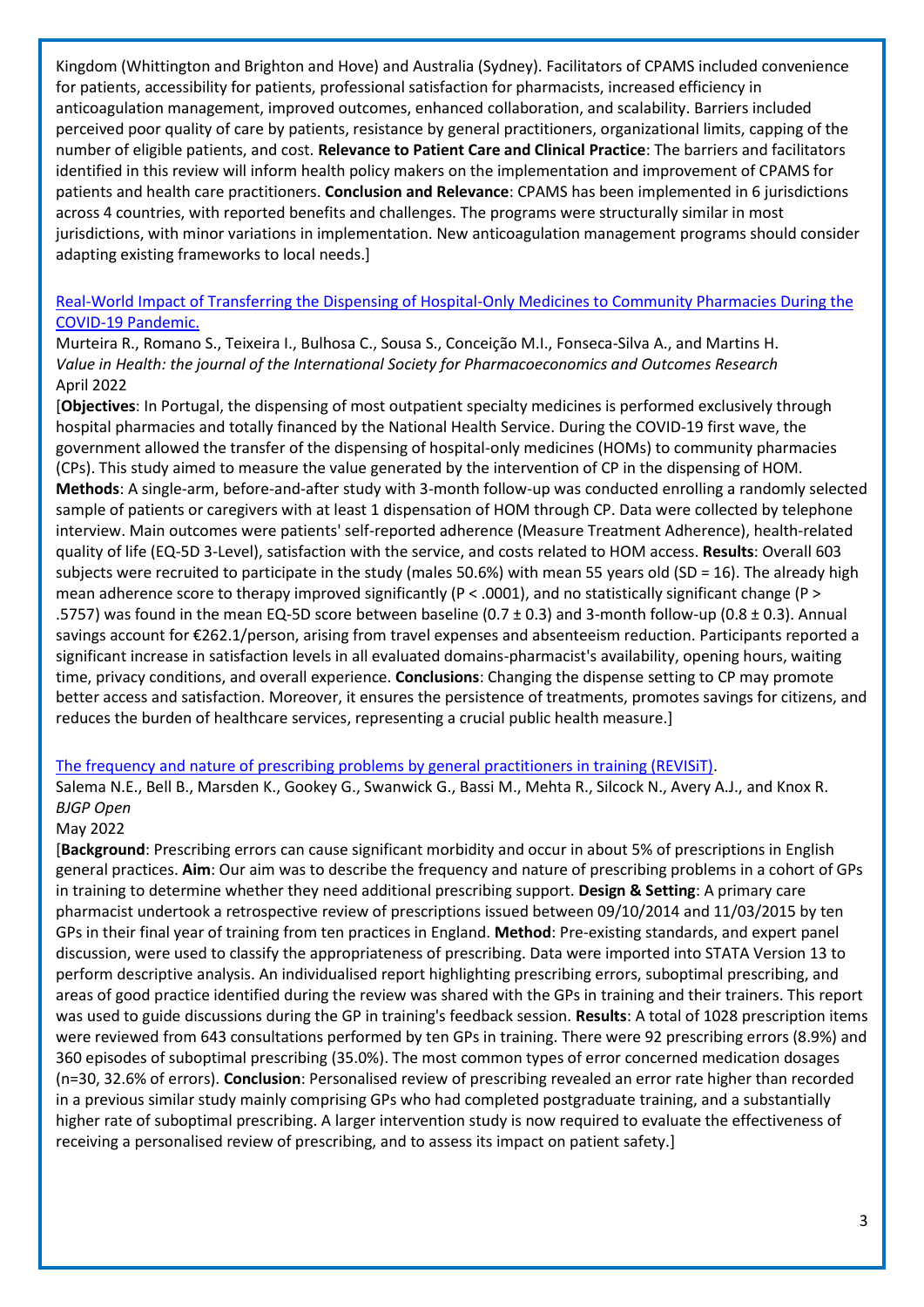[What the public in England know about antibiotic use and resistance in 2020: a face-to-face questionnaire survey](https://bmjopen.bmj.com/content/12/4/e055464) McNulty C., Read B., Quigley A., Verlander N.Q., and Lecky D.M. *BMJ Open*, vol. 12(4) April 2022

[**Objectives**: To describe public attitudes and knowledge around antibiotic activity, resistance and use. **Design**: Face-to-face household 18 question survey using computer-assisted data collection undertaken by Ipsos Market and Opinion Research International. **Setting**: Randomly selected households across England, January-February 2020. **Participants**: 2022 adults (aged 15+,) including 521 black, Asian and minority ethnic (BAME) participants, and 406 aged 15-25 years olds. **Main Outcome Measures**: Responses to questions about antibiotic activity, resistance and expectations for antibiotics and trust in healthcare professionals. Analyses were weighted to obtain estimates representative of the population with multivariable analysis undertaken for questions with five or more significant univariate variables. **Results**: 84% stated they would be pleased if their general practitioner (GP) said they did not need antibiotics. Trust in GPs to make antibiotic decisions remains high (89%) and has increased for nurses (76%) and pharmacists (71%). Only 21% would challenge an antibiotic decision; this was significantly greater in BAME participants (OR 2.5; 95% CI 1.89 to 3.35). 70% reported receiving advice when prescribed antibiotics. Belief in benefits of antibiotics for ear infections was very high (68%). Similar to 2017, 81% agreed that antibiotics work for bacterial, 28% cold and influenza viruses. 84% agreed antibiotic resistant bacteria (ARB) are increasing, only 50% agreed healthy people can carry ARB and 39% agreed there was nothing they personally could do about ARB. Social grade DE and BAME participants, and those with less education had significantly less understanding about antibiotics and resistance. **Conclusions**: As trust in healthcare practitioners is high, we need to continue antibiotic education and other interventions at GP surgeries and community pharmacies but highlight that most ear infections are not benefitted by antibiotics. Targeted interventions are needed for socioeconomic DE, BAME groups and previous antibiotic users. We need to explore if increasing perceived personal responsibility for preventing ARB reduces antibiotic use.]

# <span id="page-3-0"></span>**Education, training and professional development**

[Contribution of supervision to the development of advanced practitioners: a qualitative study of pharmacy learners'](https://bmjopen.bmj.com/content/12/4/e059026)  [and supervisors' views](https://bmjopen.bmj.com/content/12/4/e059026)

Hindi A.M.K., Willis S.C., Astbury J., Fenton C., Stearns S., Jacobs S., McDermott I., Moss A., Seston E. et al *BMJ Open*, vol. 12(4)

[**Objective**: To apply educational theory to explore how supervision can contribute to the development of advanced practitioners using the example of several postregistration primary care training pathways for pharmacy professionals (pharmacists and pharmacy technicians). **Design**: Qualitative semistructured telephone interviews applying Billet's theory of workplace pedagogy for interpretation. **Setting**: England. **Participants**: Fifty-one learners and ten supervisors. **Primary Outcome**: Contribution of clinical and educational supervision to the development of advanced practitioners in primary care. **Results**: Findings were mapped against the components of Billet's theory to provide insights into the role of supervision in developing advanced practitioners. Key elements for effective supervision included supporting learners to identify their learning needs (educational supervision), guiding learners in everyday work activities (clinical supervision), and combination of regular prearranged face-to-face meetings and ad hoc contact when needed (clinical supervision), along with ongoing support as learners progressed through a learning pathway (educational supervision). Clinical supervisors supported learners in developing proficiency and confidence in translating and applying the knowledge and skills they were gaining into practice. Learners benefited from having clinical supervisors in the workplace with good understanding and experience of working in the setting, as well as receiving clinical supervision from different types of healthcare professionals. Educational supervisors supported learners to identify their learning needs and the requirements of the learning pathway, and then as an ongoing available source of support as they progressed through a pathway. Educational supervisors also filled in some of the gaps where there was a lack of local clinical supervision and in settings like community pharmacy where pharmacist learners did not have access to any clinical supervision. **Conclusions**: This study drew out important elements which contributed to effective supervision of pharmacy advanced practitioners. Findings can inform the education and training of advanced practitioners from different professions to support healthcare workforce development in different healthcare settings.]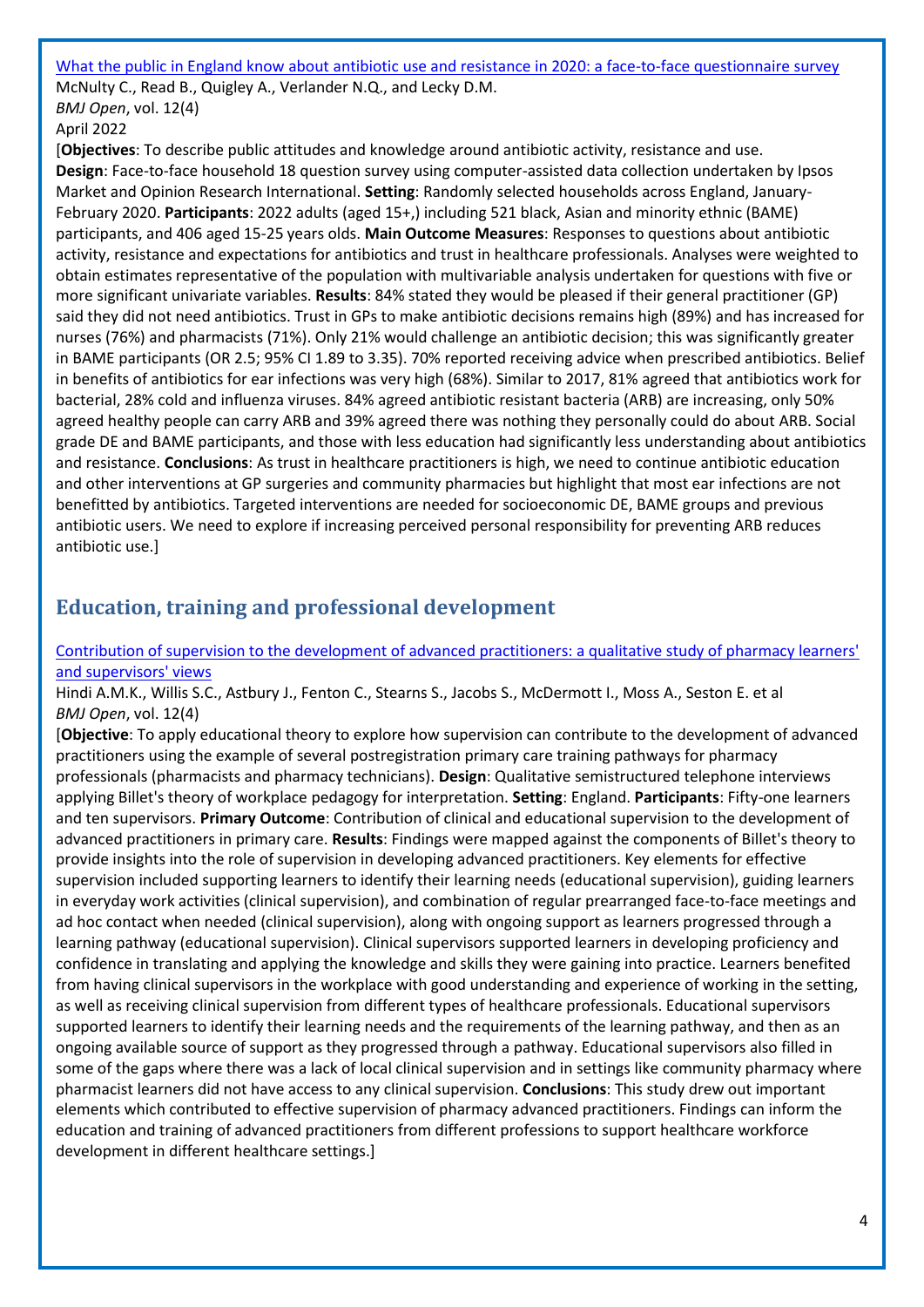#### [Educational supervision to support pharmacy professionals' learning and practice of advanced roles](https://link.springer.com/article/10.1007/s11096-022-01421-8)

Styles M., Middleton H., Schafheutle E., and Shaw M.

*International Journal of Clinical Pharmacy* May 2022

[Pharmacy professionals are increasingly moving into advanced roles, including in primary care. In England, the publicly funded Pharmacy Integration Fund (PhIF) enabled employment and training of pharmacy professionals in new patient-facing roles, including general practice and care homes. In recognition of the need for support and supervision during work-based learning and building on established support structures in medicine and nursing, one of the providers of PhIF funded learning developed a supervision structure which mirrors arrangements for postgraduate medical specialty training. This paper describes what informed this supervision model, with a particular focus on educational supervision, its delivery, and the training which was developed to support supervisors. This supervision enabled pharmacy professionals moving into primary care to practise safely, manage workplace challenges, extend their roles and make progress with their education. This model illustrates the benefits of supervision in supporting post-registration learning to facilitate the development of advanced patient-facing clinical roles.]

## [Identification and evaluation of medication-related issues relating to patient's own drugs by pharmacy students](https://libkey.io/libraries/2554/10.1007/s11096-021-01370-8)  [while on placement in a tertiary hospital](https://libkey.io/libraries/2554/10.1007/s11096-021-01370-8)

Richardson C.L., Rook L., Pearson E., Mundell A. and Todd A. *International Journal of Clinical Pharmacy*, vol. 44(2), pp. 575-579. April 2022

[**Background**: Pharmacy students require knowledge of prescribing and supply of medicines; this is achievable through work-based learning. In UK hospitals, pharmacy technicians assess patient's own drugs (PODs) so medicines can be used as they would be at home. Student-led POD checks have not yet been considered as an opportunity for legitimate peripheral participation (LPP). **Aim**: To evaluate an undergraduate pharmacy placement model using POD checking as a way of gaining LPP within a UK tertiary hospital. **Method**: Students (n = 100) attended nine placements over academic year 2020-2021; they were supervised by a pharmacy technician to complete POD checks. Data were collected concerning student activities and resulting medication-related issues (MRIs); data were descriptively analysed. **Results**: 1094 patients were seen by pharmacy students and 296 MRIs identified. Omitted (non-prescribed) medicines were the most common MRI (32.1%), followed by incorrect stock items (16.2%). Most MRIs were medium risk (65.5%). The most common actions/outcomes were handover to another ward member (41.6%) or medication removal (25.3%). **Conclusion**: Clinically relevant MRIs relating to PODs can be identified by pharmacy students while experiencing LPP. These activities illustrate scalable work-based learning where pharmacy students can contribute to patient care in relation to the use and supply of medicines.]

## [The PRACTICE framework for organising and delivering a learning event for pharmacists' lifelong learning.](https://www.sciencedirect.com/science/article/pii/S1877129722000545)

Micallef R., Kayyali R. and Ooms A.

*Currents in Pharmacy Teaching & Learning*, vol. 14 (4), pp. 407-414. April 2022

[**Introduction**: To date, there is no unified model in Great Britain (GB), or globally, that provides consistency in planning, delivering, and evaluating learning events, that can support pharmacists' lifelong learning. This poses ongoing challenges for quality assurance and standardisation. The aim of this study is to present the development and validation of a framework to support the planning, delivery, and evaluation of learning events. **Methods**: Development and design of the framework was a result of using triangulating methods capturing data from previous studies. Primary validation included face validation and content validation. Secondary validation involved using a think-aloud systematic process. Finally, the framework was trialed in practice by organising, delivering, and evaluating a learning event, following its guidelines. **Results**: Initially, the PRACTICE framework included 48 statements. The content validity of the framework was 0.9. Think-aloud interventions resulted in changes to the number and clarity of statements, along with their position in the framework. The final PRACTICE framework consists of 51 statements and was successfully trialed in a face-to-face training event. **Conclusions**: The PRACTICE framework is an instrument supported by validation evidence and has been shown to be used effectively. Although the PRACTICE framework was created primarily for pharmacists, validation showed it can also be used for organising training events for other health care professionals. Future organisation and delivery of events according to the framework will continue to provide evidence about use in different settings.]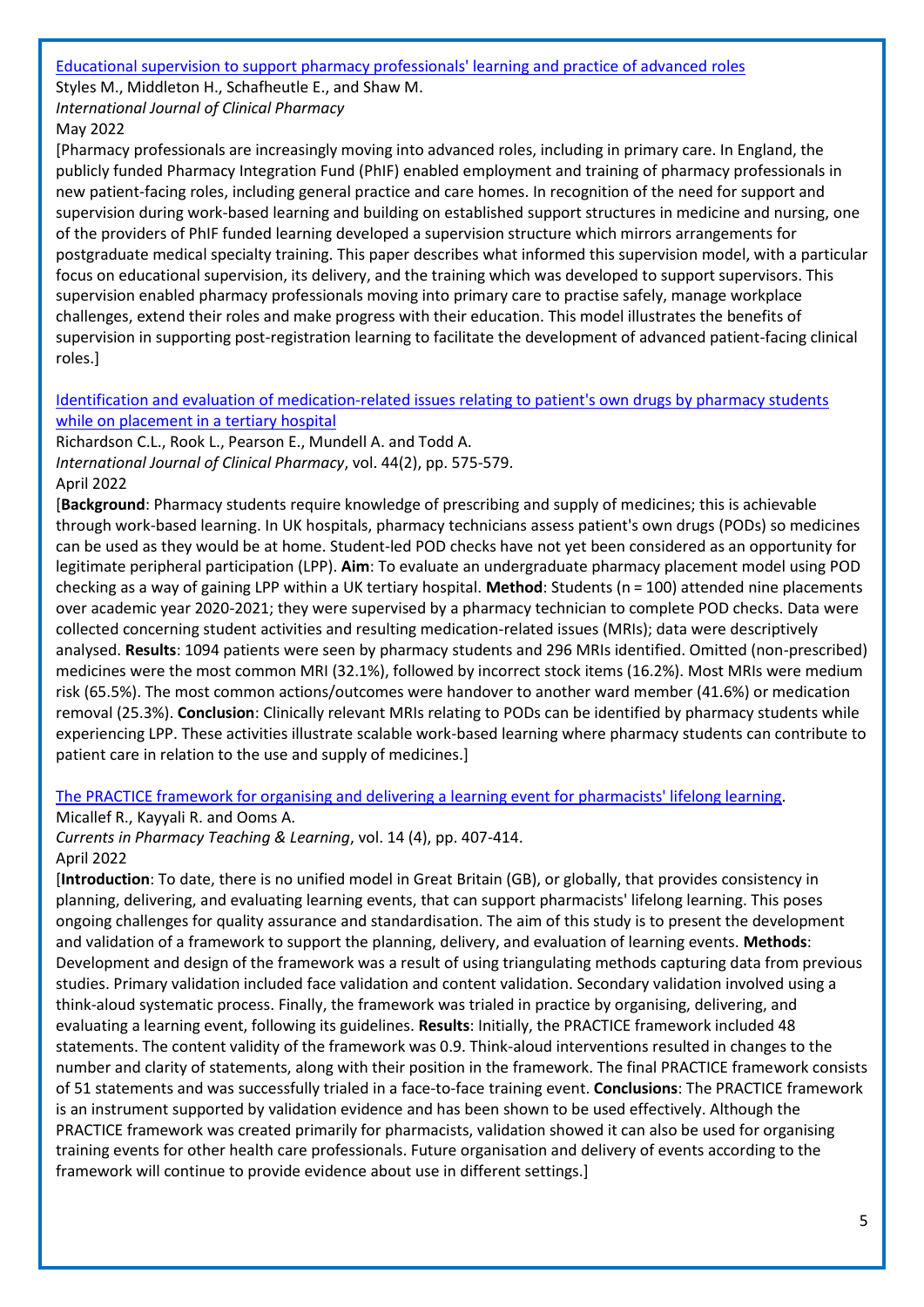#### [UK pharmacists' experiences and perceptions of conflict between personal ethical commitments and professional](https://libkey.io/libraries/2554/10.1093/ijpp/riac022)  [obligations, as set out in professional guidance.](https://libkey.io/libraries/2554/10.1093/ijpp/riac022)

Fovargue S. and Neal M.

*The International Journal of Pharmacy Practice* April 2022

[**Background**: In 2017, the General Pharmaceutical Council (UK) issued new Standards for Pharmacy Professionals and supporting guidance, Guidance on Religion, Personal Values and Beliefs, to help pharmacists when their religion, personal values or beliefs might impact on their provision of services. **Objective**: To understand how pharmacists in the UK experience and perceive conflicts between their personal ethical commitments (matters of conscience) and professional obligations in guidance from their regulator. **Methods**: Twenty-four registered pharmacists were interviewed using semi-structured interviews. Interviews were transcribed verbatim and analysed using thematic analysis. **Key Findings**: Participants were generally aware of the Council's consultations and responded if they had something to say, or it was their role to respond. Age and stage, confidence, and workload impacted on whether participants responded to Council consultations, and, therefore, on the range of views heard. The professional obligation to provide person-centred care (PCC) was central to participants' practice, and personal ethical commitments were important to some. Conflicts between such commitments and professional obligations were rare, and it was generally believed that the former should be accommodated, as far as possible, but not imposed on others. Personal ethical commitments could affect PCC, and some suggested that the Council's Guidance was not clear on pharmacists' responsibilities in this regard. **Conclusions**: Clarification on the role of personal ethical commitments in professional practice, particularly in relation to providing PCC, would be useful. Clearer guidance on how pharmacists should manage perceived conflicts between their personal ethical commitments and their professional obligations would also be welcomed.]

# <span id="page-5-0"></span>**Hospital Pharmacy**

## [A qualitative evaluation of weekly reflective practice sessions for the intensive care unit pharmacy team during the](https://ejhp.bmj.com/content/early/2022/04/14/ejhpharm-2021-003164)  [COVID-19 pandemic](https://ejhp.bmj.com/content/early/2022/04/14/ejhpharm-2021-003164)

Fowlis N., Barnett N., Banks S., and Jubraj B. *European Journal of Hospital Pharmacy* April 2022

[Despite well-being initially being high on the agenda for UK health organisations, the COVID-19 pandemic has highlighted significant gaps around provision for well-being of pharmacists in the UK. The COVID-19 intensive care unit (ICU) environment exposed pharmacists to mental, physical and emotional challenges, including high levels of patient mortality. **Objectives**: To provide an account of the experience of pharmacists working within an ICU at a large National Health Service hospital who attended reflective practice sessions throughout the first wave of the pandemic. **Method**: A retrospective, cross-sectional design was used to gather information from eight participants who had attended nine, 30-minute weekly reflective practice sessions. Participants were invited to complete a 10 item online self-report questionnaire. The responses from the questionnaire were analysed using theoretical thematic analysis. **Results:** Seven participants completed the self-report questionnaire. Thematic analysis of responses identified four themes: (1) permission: both professional and personal 'permission' was necessary for participants to be present for the reflective practice sessions and to attend to their own well-being; (2) containing safe space: reflective practice sessions offered a consistently secure environment from which to explore topics which created challenge, personally and/or professionally; (3) connectedness: the impact of these sessions on participants' relationships with other attendees, as individuals and the group as a whole; and (4) emotional experience: increased awareness of developments around their expression, processing and management of emotion as a result of attending the sessions. **Conclusions:** This study provides new and important insights into the use of reflective practice for pharmacists working in an ICU during the COVID-19 pandemic. Findings demonstrate heterogeneity in the experience of distress, the need to support the pharmacy profession, and the need to provide opportunities for staff to connect safely with colleagues during such crises. The impact of organisation-led support for the pharmacy profession is discussed as a future direction of research.]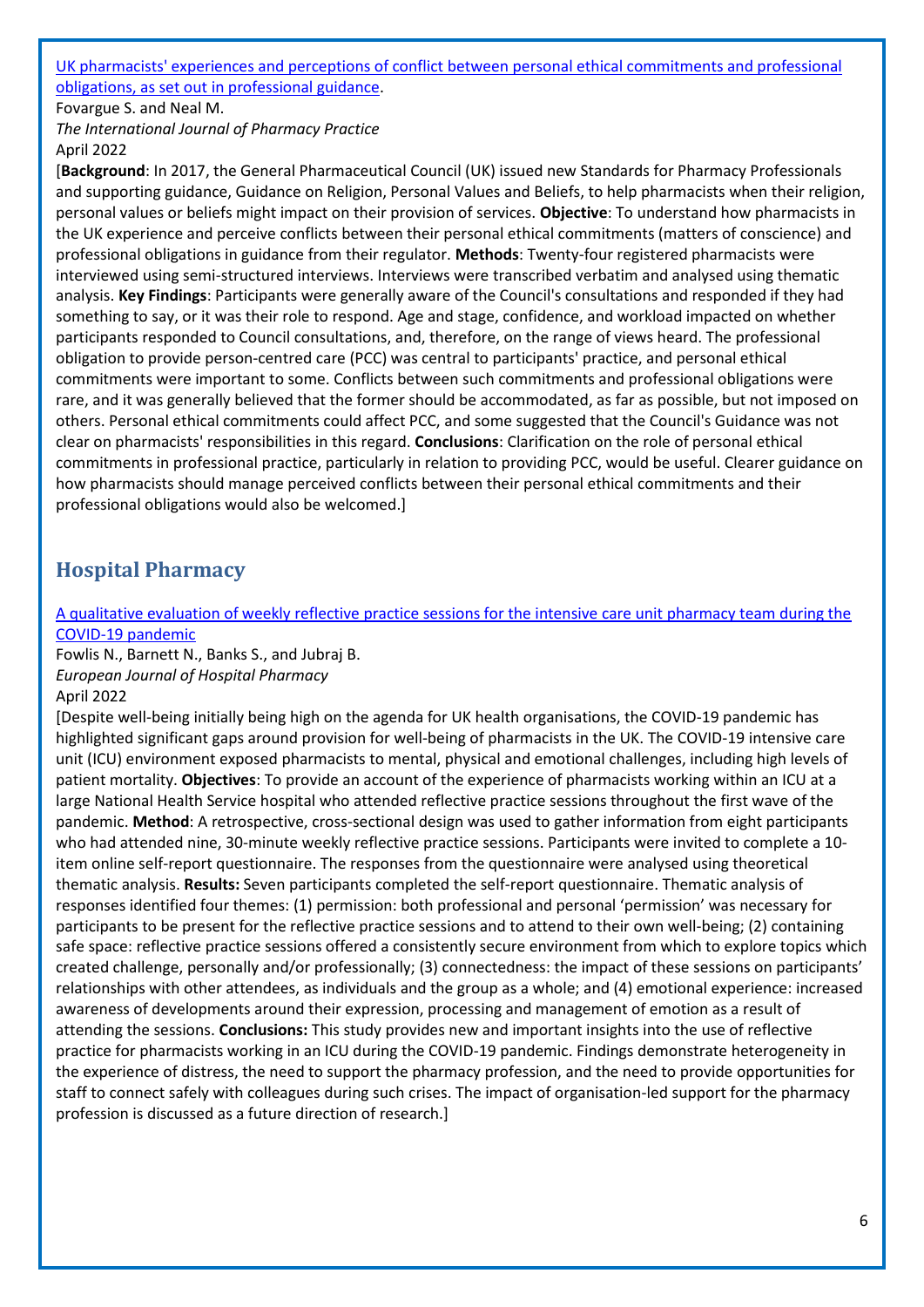[Development of the Manchester framework for the evaluation of emergency department pharmacy services](https://link.springer.com/article/10.1007/s11096-022-01403-w)

Greenwood D., Tully M.P., Martin S. and Steinke D. *International Journal of Clinical Pharmacy* April 2022

[**Background**: Many countries, including the United Kingdom, have established Emergency Department (ED) pharmacy services where some ED pharmacists now work as practitioners. They provide both traditional pharmaceutical care and novel practitioner care i.e. clinical examination, yet their impact on quality of care is unknown. **Aim**: To develop a framework of structures, processes and potential outcome indicators to support evaluation of the quality of ED pharmacy services in future studies. **Method**: Framework components (structures, processes and potential outcome indicators) were identified in three ways: from a narrative review of relevant international literature, and separate panel meetings with ED pharmacists and then other ED healthcare professionals. Structures and processes were collated into categories developed iteratively throughout data collection, with outcome indicators collated into six domains of quality as proposed by the Institute of Medicine. These raw data were then processed e.g. outcome indicators screened for clarity i.e. those which explicitly stated what would be measured were included in the framework. **Results**: A total of 190 structures, 533 processes, and 503 outcome indicators were identified. Through data processing a total of 153 outcome indicators were included in the final framework divided into the domains safe (32), effective (50), patient centred (18), timely (24), efficient (20) and equitable (9). **Conclusions**: The first framework specific to the quality evaluation ED pharmacy services, service evaluators should validate potential outcome indicators prior to their use. The minimum expected of a high-quality service should also be defined to enable interpretation of relevant measurements.]

[Incidence and nature of adverse drug events in paediatric intensive care units: A prospective multicentre study](https://bpspubs.onlinelibrary.wiley.com/doi/10.1111/bcp.15150) Alghamdi A.A., Keers R.N., Sutherland A., Hann M., Gray J., Mason G., Isaac R.E., and Ashcroft D.M.

*British Journal of Clinical Pharmacology*, vol. 88(5) pp. 2213-2222. May 2022

[**Aims**: The aim of this study was to assess the incidence, nature, preventability and severity of adverse drug events (ADEs) across three paediatric intensive care units (PICUs) in England. **Methods**: A prospective observational cohort study was conducted across three PICUs over a three-month period during 2019. Included patients were aged ≤18 years and stayed in PICU for a minimum of 24 hours. Identification of suspected ADEs was performed by trained PICU pharmacists. A multidisciplinary expert panel assessed causality, preventability and severity of events. **Results**: A total of 302 patients were included and 62 ADEs were confirmed (definite/probable causality). One in six patients experienced one or more ADEs. The estimated incidence of ADEs were 20.5 per 100 patients (95% CI 15.3- 27.5) and 16.7 per 1000 patient-days (95% CI 9.3-29.9). The majority of ADEs were judged preventable by the expert panel (36/62, 58.1%). ADEs were commonly involved with medicines prescribing (29/62, 46.8%) and caused temporary patient harm (42/62, 67.7%). Medications for the central nervous system (14/62, 22.6%), infections (13/62, 20.9%) and cardiovascular system (12/62, 19.4%) were commonly implicated with ADEs. Multivariable analysis revealed that patients who stayed in PICU for ≥7 days (OR 6.29, 95% CI 2.42-16.32) were more likely to experience an ADE compared to patients with a stay of 1-6 days. **Conclusion**: ADEs are common in English PICUs and most of them may be preventable. There is a strong association between ADE occurrence and duration of PICU stay, which represents a target for remedial interventions. Exploring contributory factors of preventable ADEs is now necessary to inform preventive policies.]

# <span id="page-6-0"></span>**Medication Safety**

[Stability implications of repackaged medications in dose administration aids: a systematic review](https://libkey.io/libraries/2554/10.1093/ijpp/riac001)

Lim C.X., Aliakbari M., Gokulanathan V.R., Noah S., Taskin R., Stupans I., and Allahham A. *The International Journal of Pharmacy Practice* April 2022

[**Background**: Dose administration aids (DAAs) or multi-compartment compliance aids are commonly used to organise doses of medications in accordance with a patient's dosing schedule. Despite their widespread use, there is a paucity of information on the stability of repackaged medications in DAAs. **Objectives**: The objectives of this work were to evaluate stability studies conducted on repackaged medicine in DAAs and to provide a summary of the latest stability data available. **Methods**: A systematic review following the Preferred Reporting Items for Systematic